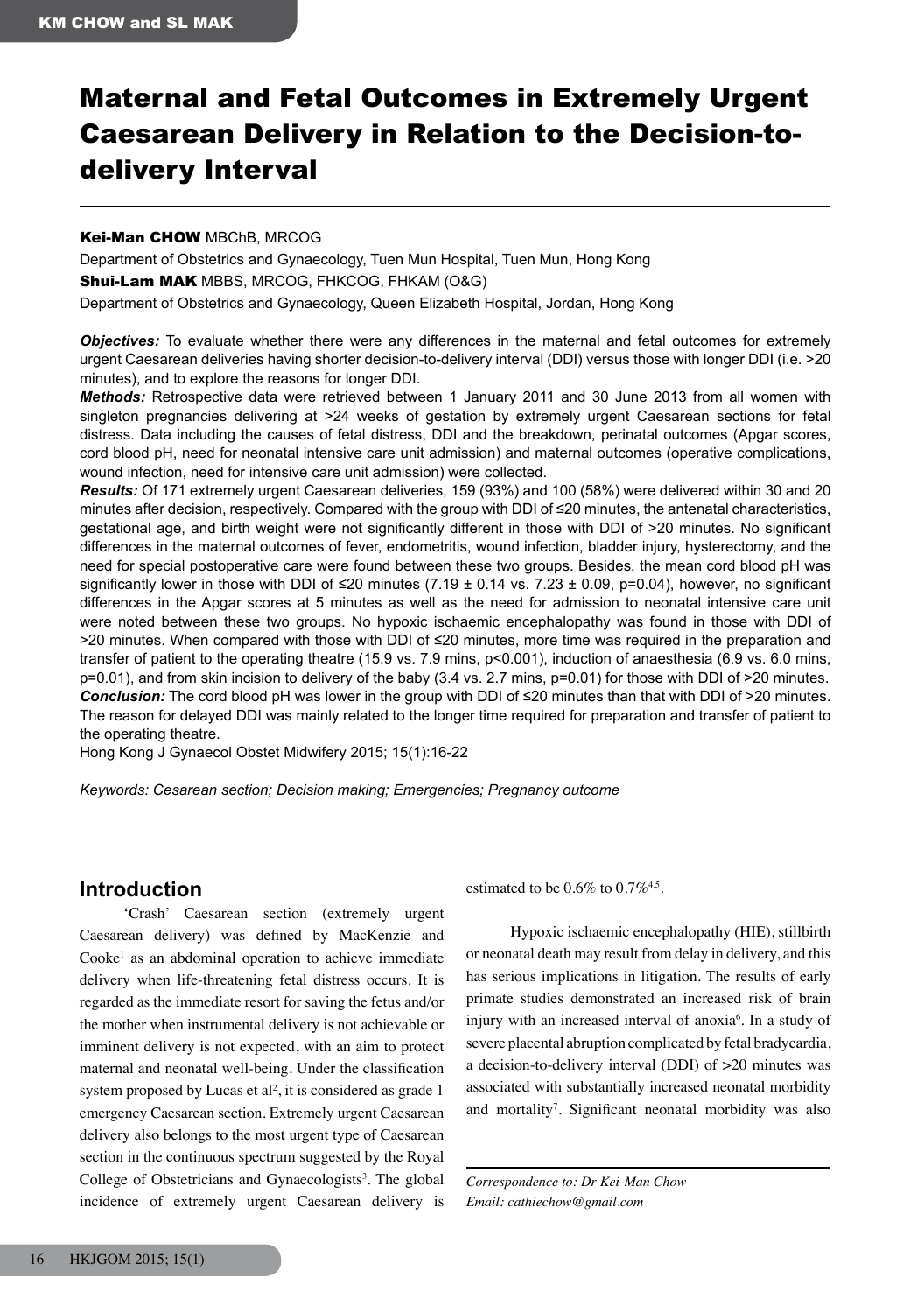observed in uterine rupture with complete fetal extrusion when >18 minutes elapsed between the onset of prolonged deceleration and delivery<sup>8</sup>. Therefore, to obtain the best fetal and maternal outcomes, it seems prudent to achieve a delivery as quickly as possible when severe fetal distress or serious maternal conditions occur.

The guidelines established by several national consensus panels such as the Royal College of Obstetricians and Gynaecologists, American College of Obstetricians and Gynaecologists, as well as Canadian National Consensus Conference recommend that obstetrical services should be capable of performing a Caesarean section within a time interval of 30 minutes $9-11$ . The German Society of Gynaecology and Obstetrics advocates a time interval of 20 minutes<sup>4</sup>. However, the literature revealed limited evidence to support this standard, and all these recommendations were established by a consensus of experts.

This study was undertaken to evaluate the maternal and fetal outcomes in extremely urgent Caesarean deliveries with respect to their DDI in the local setting. It aimed to search for evidence concerning the appropriate standard on the time limit for DDI in this locality. The study also explored the reasons for delayed DDI (i.e. >20 minutes) in extremely urgent Caesarean deliveries to estimate the achievability of a shorter DDI.

### **Methods**

Our study comprised women who delivered in Queen Elizabeth Hospital of Hong Kong from 1 January 2011 to 30 June 2013. All singleton births delivered by extremely urgent Caesarean sections at a gestation of >24 weeks were included.

Routine continuous cardiotocograph monitoring was used as standard intrapartum management in the study unit. When there was persistent fetal bradycardia (i.e. <110 beats per minute) for 3 minutes, the use of oxytocin would be routinely discontinued. The decision for extremely urgent Caesarean delivery would be made if the bradycardia showed no sign of recovery, or if it was associated with irreversible causes such as placental abruption or cord prolapse. The woman would be prepared for extremely urgent Caesarean delivery (shaving, insertion of urinary catheter) once the decision was made. On-site emergency anaesthetist support was available for 24 hours. The operating theatre was located in close proximity to the delivery suite, which facilitated the transfer of the patients.

Data were retrieved from the Clinical Data Analysis

and Reporting System (CDARS) of the Hospital Authority, supplemented by the hospital's electronic records from the Clinical Management System, the OBSCIS (Obstetric Specialty Clinical Information System), and hospital records. Deliveries by Category A1 emergency Caesarean sections which were formally required to be performed within an hour of decision for Caesarean sections were first selected using CDARS. Those having extremely urgent Caesarean deliveries because of fetal distress were, in turn, selected from the group and included in this study. The definition of extremely urgent Caesarean delivery used in this study was equivalent to the grade 1 emergency Caesarean section under the classification system proposed by the Royal College of Obstetricians and Gynaecologists<sup>3</sup>. Women with multiple pregnancies were excluded.

Medical notes of all eligible cases were retrieved. The causes of fetal distress were reviewed, with the DDI and the corresponding time required in each step collected (preparation and transfer of patient to the operating theatre, induction of anaesthesia, skin incision to delivery of the baby, and uterine incision to delivery of the baby). Demographic data such as age, gravidity, parity, and gestational age were collected. Maternal outcomes including postoperative fever, wound infection, endometritis, injury to bladder, ureter or bowels, hysterectomy and requirements for special care after Caesarean section in addition to routine postoperative care were evaluated. Special care in addition to routine postoperative care included blood transfusion, antihypertensive treatment, use of anticonvulsants in pre-eclampsia, diuretic treatment for renal failure, and surgical management for severe postpartum haemorrhage. Data on neonatal outcomes including Apgar scores at 1 and 5 minutes, cord blood pH, need for intubation or cardiopulmonary resuscitation after birth, need for admission to neonatal intensive care unit, presence of HIE, and neonatal death were retrieved from the neonatal discharge summaries.

The collected data were categorised into two groups: those with DDI  $\leq 20$  minutes and those with DDI >20 minutes. Contributory factors for DDI and the corresponding time required as well as the reasons for delayed DDI were analysed. These included: (1) preparation and transfer of the patient to the operating theatre; (2) induction of anaesthesia; (3) skin incision to delivery of the baby; and (4) uterine incision to delivery of the baby.

The collected data were analysed using the IBM Statistical Package for the Social Sciences software, version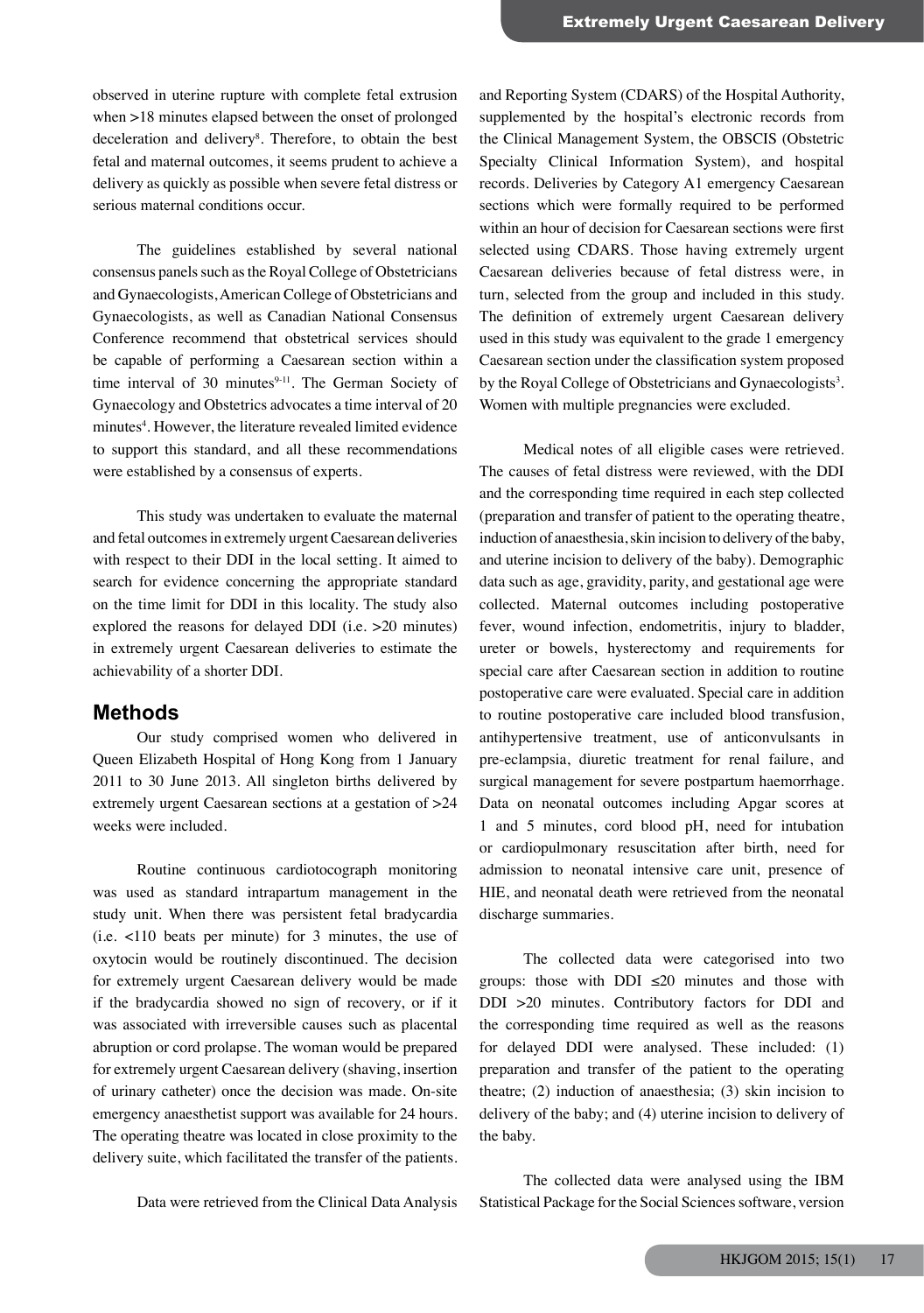22.0 (SPSS Inc., Chicago [IL], US). Baseline characteristics of the study were compared using percentages and a variety of statistical tests. Differences in categorical variables were analysed with Pearson Chi-square test. When the cell counts were less than 5, the differences in categorical variables were analysed with Fisher's exact test. Differences in continuous variables were analysed with independent *t* test. p Values of <0.05 were used as the cutoff point for statistical significance.

The research protocol was approved by the Ethics Committee of the study hospital.

## **Results**

During the study period, extremely urgent Caesarean deliveries accounted for 4.0% of all Caesarean deliveries and 1.1% of all deliveries in the study unit. The subjects' median maternal age was 32 (interquartile range [IQR], 29-36) years. Overall, 123 (72%) women were nulliparous. The median gestational age at delivery was 39 (IQR, 36- 40) weeks, and the median birth weight was 3110 g (IQR,  $2690-3410g$ ). The median pH of the cord blood was  $7.24$ (IQR, 7.16-7.29). All the 171 extremely urgent Caesarean deliveries at our hospital were performed under general anaesthesia. A total of 159 (93%) cases were performed within a DDI of 30 minutes. The DDI in our cohort ranged from 11 to 69 minutes, with a median of 19 (mean  $\pm$ standard deviation,  $21 \pm 7$ ) minutes.

Identifiable causes for fetal bradycardia included placental abruption (n=16; 9%), cord prolapse (n=15; 9%), and uterine rupture  $(n=1; 1\%)$ . In the remaining 139 (81%) cases, the cause of fetal bradycardia was unknown (Table 1). There was no significant difference in the antenatal characteristics between the two (DDI  $\leq 20$  minutes and DDI >20 minutes) groups (Table 2). The proportions of extremely urgent Caesarean deliveries performed after midnight, during weekends or public holidays were similar between the two groups. No significant difference was noted in the experience of surgeons performing Caesarean sections or operative blood loss between the two groups (Table 3).

Regarding neonatal outcome, the birth weight was similar between the two groups. There was no significant difference in the Apgar scores at 5 minutes and the need for admission to the neonatal intensive care unit between the two groups. Also, there were no cases of HIE in the group with DDI >20 minutes (Table 4). The cord blood pH was significantly lower in the group with DDI within 20 minutes (Table 5).

Maternal outcomes including fever, wound infection, endometritis, and bladder injury had similar incidence in the two groups. There was no significant difference in the need for special postoperative care between the two groups. Two cases required hysterectomy, and there were no cases

| Cause               | DDI $\leq 20$ minutes (n=100) | DDI $>20$ minutes (n=71) | No. of cases | p Value |
|---------------------|-------------------------------|--------------------------|--------------|---------|
|                     |                               |                          |              | 0.39    |
| Unknown cause       | 79 (79%)                      | 60 $(84%)$               | 139 (81%)    |         |
| Placental abruption | $10(10\%)$                    | 6(9%)                    | 16(9%)       |         |
| Cord prolapse       | 11 $(11%)$                    | 4(6%)                    | 15(9%)       |         |
| Uterine rupture     | $\theta$                      | 1(1%)                    | $1(1\%)$     |         |

#### **Table 1. Causes of fetal distress**

Abbreviation: DDI = decision-to-delivery interval

|  |  |  | Table 2. Demographic data of patients who underwent extremely urgent Caesarean delivery |
|--|--|--|-----------------------------------------------------------------------------------------|
|--|--|--|-----------------------------------------------------------------------------------------|

|                                         | DDI $\leq 20$ minutes (n=100) | DDI $>20$ minutes (n=71) | p Value |
|-----------------------------------------|-------------------------------|--------------------------|---------|
| Mean $(\pm SD)$ age (years)             | $31.8 \pm 4.7$                | $32.4 \pm 5.2$           | 0.47    |
| Median (IQR) gravida                    | $2(1-2)$                      | $1(1-2)$                 | 0.69    |
| Median (IQR) parity                     | $0(0-1)$                      | $0(0-1)$                 | 0.87    |
| No. of previous abdominal operation     | 9(9%)                         | $6(8.5\%)$               | 0.56    |
| Mean $(\pm SD)$ gestational age (weeks) | $37.8 \pm 3.4$                | $37.4 \pm 3.2$           | 0.54    |

Abbreviations:  $DDI = decision-to-delivery interval$ ;  $IQR = interquartile range$ ;  $SD = standard deviation$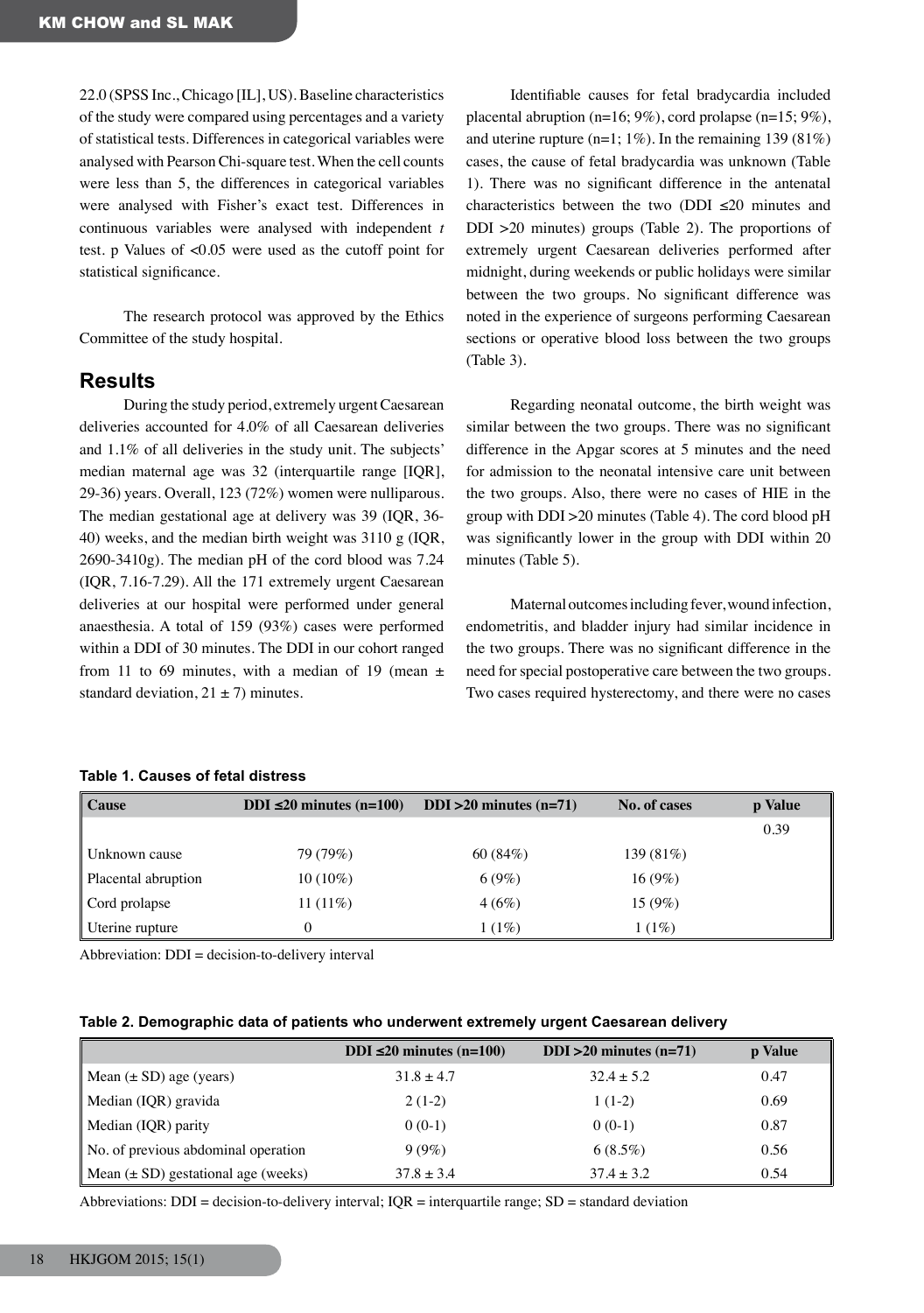|                                | DDI $\leq 20$ minutes (n=100) | DDI $>20$ minutes (n=71) | p Value |
|--------------------------------|-------------------------------|--------------------------|---------|
| Time of operation              |                               |                          |         |
| After midnight                 | 14 (14)                       | 14(20)                   | 0.40    |
| Weekend / public holiday       | 36(36)                        | 17(24)                   | 0.10    |
| Experience of surgeon (years)  | $2.8 \pm 3.3$                 | $2.9 \pm 2.7$            | 0.85    |
| Duration of anaesthesia (mins) | $51.7 \pm 25.9$               | $46.8 \pm 10.2$          | 0.13    |
| Operative blood loss (ml)      | $479.0 \pm 642.1$             | $414.1 \pm 255.8$        | 0.42    |

#### **Table 3. Details of extremely urgent Caesarean delivery\***

Abbreviation: DDI = decision-to-delivery interval

 $*$  Data are shown as No. (%) of subjects or mean  $\pm$  standard deviation

#### **Table 4. Neonatal outcomes\***

|                  | DDI $\leq 20$ minutes (n=100) | DDI $>20$ minutes (n=71) | p Value |
|------------------|-------------------------------|--------------------------|---------|
| Birth weight (g) | $2966 \pm 648.1$              | $2964 \pm 816.2$         | 0.99    |
| Apgar score      |                               |                          |         |
| $<$ 4 at 1 min   | 11(11)                        | 9(13)                    | 0.81    |
| $< 7$ at 1 min   | 38 (38)                       | 37(52)                   | 0.09    |
| $<$ 4 at 5 mins  | 4(4)                          | $\theta$                 | 0.14    |
| $< 7$ at 5 mins  | 13(13)                        | 6(9)                     | 0.46    |
| <b>CPR</b>       | 5(5)                          | 2(3)                     | 0.70    |
| Intubation       | 19(19)                        | 14(20)                   | 0.53    |
| NICU admission   | 34 (34)                       | 27(38)                   | 0.63    |
| HIE              | 4(4)                          | $\overline{0}$           | 0.14    |
| Neonatal death   | 1(1)                          | 1(1.4)                   | 0.66    |

Abbreviations: CPR = cardiopulmonary resuscitation; DDI = decision-to-delivery interval; HIE = hypoxic ischaemic  $e^{\frac{1}{2}}$  encephalopathy; NICU = neonatal intensive care unit

Data are shown as mean  $\pm$  standard deviation or No. (%) of subjects

#### **Table 5. Cord blood pH\***

|                             | DDI $\leq 20$ minutes (n=90) | DDI $>20$ minutes (n=67) | <b>p</b> Value |
|-----------------------------|------------------------------|--------------------------|----------------|
| $\mathbb I$ Cord blood pH   | $7.19 \pm 0.14$              | $7.23 \pm 0.09$          | 0.04           |
| Cord blood $pH < 7.20$      | 36(40)                       | 23(34)                   | 0.51           |
| $\vert$ Cord blood pH <7.00 | 6 (7)                        | (1)                      | 0.24           |

Abbreviation: DDI = decision-to-delivery interval

 $*$  Data are shown as mean  $\pm$  standard deviation or No. (%) of subjects

of ureteric and bowel injury during the study period (Table 6).

In the group with DDI >20 minutes, more time was required for preparation and transfer of patient to the operating theatre (mean difference, 8.0 minutes; p<0.001), induction of anaesthesia (mean difference, 0.9 minutes; p=0.01), and from skin incision to delivery of the baby (mean difference, 0.7 minutes; p=0.01) when compared with the group with DDI within 20 minutes. However, there was no significant difference in the time required from uterine incision to delivery between the two groups (Table 7).

#### **Discussion**

The incidence of extremely urgent Caesarean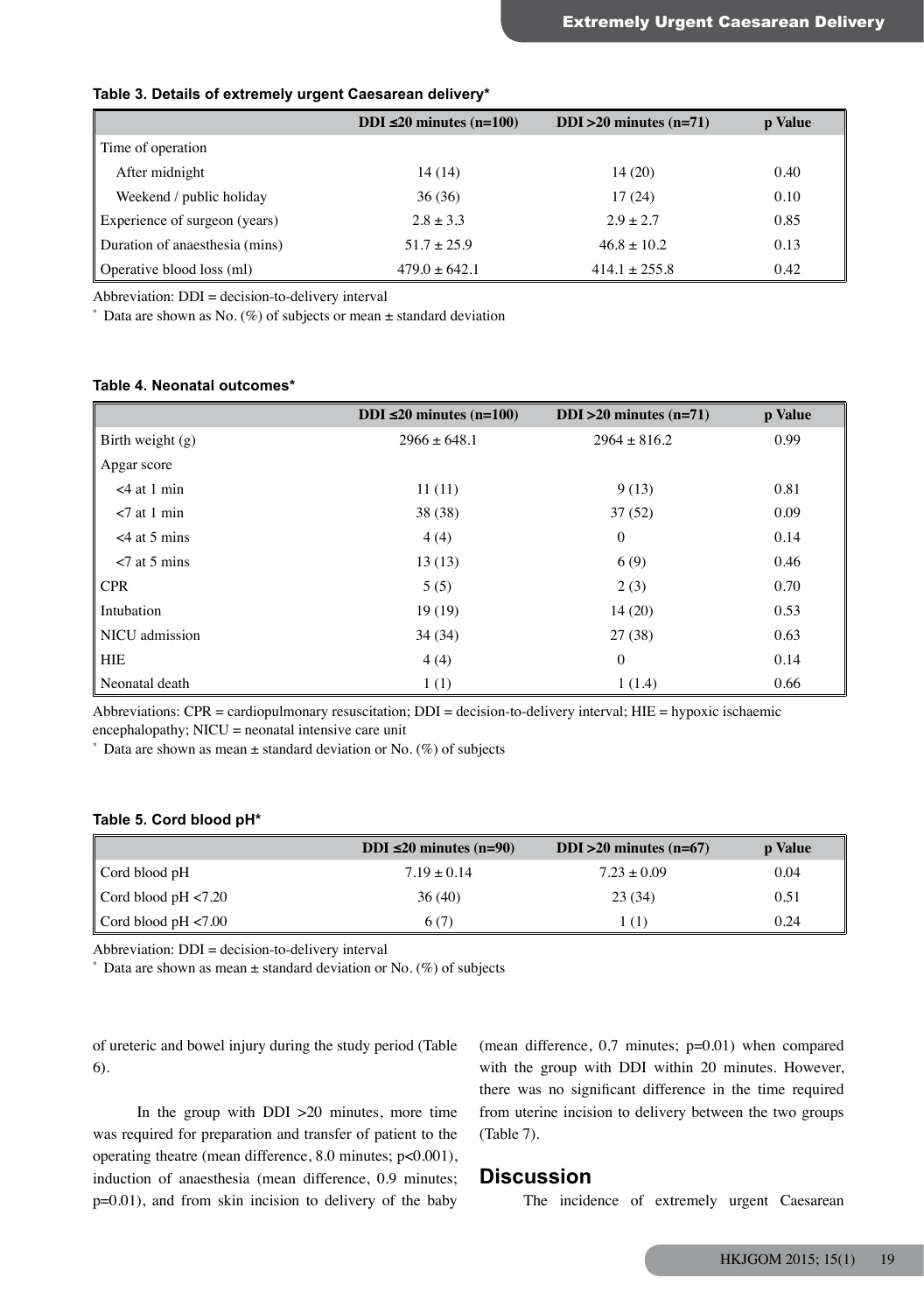#### **Table 6. Maternal outcomes\***

|                        | DDI $\leq 20$ minutes (n=100) | DDI $>20$ minutes (n=71) | p Value |
|------------------------|-------------------------------|--------------------------|---------|
| Special care           | 10(10)                        | 4(6)                     | 0.40    |
| Fever                  | 7(7)                          | 6(9)                     | 0.78    |
| Endometritis           | 1(1)                          | $\Omega$                 | 0.59    |
| <b>Wound</b> infection | 5(5)                          | 2(3)                     | 0.70    |
| <b>Bladder</b> injury  | 0                             | 1(1)                     | 0.42    |
| Hysterectomy           | 2(2)                          | $\theta$                 | 0.51    |

Abbreviation: DDI = decision-to-delivery interval

 $*$  Data are shown as No.  $(\%)$  of subjects

|  |  |  |  |  |  | Table 7. Comparison of the time for preparation in extremely urgent Caesarean deliveries $^\star$ |  |
|--|--|--|--|--|--|---------------------------------------------------------------------------------------------------|--|
|--|--|--|--|--|--|---------------------------------------------------------------------------------------------------|--|

|                                                      | DDI $\leq 20$ minutes (n=100) | DDI $>20$ minutes (n=71) | p Value |
|------------------------------------------------------|-------------------------------|--------------------------|---------|
| Preparation and transfer to operating theatre (mins) | $7.9 \pm 2.8$                 | $15.9 \pm 6.3$           | < 0.001 |
| Induction of anaesthesia (mins)                      | $6.0 \pm 1.8$                 | $6.9 \pm 2.8$            | 0.01    |
| Skin incision to delivery (mins)                     | $2.7 \pm 1.3$                 | $3.4 \pm 2.1$            | 0.01    |
| Uterine incision to delivery (mins)                  | $0.8 \pm 0.9$                 | $1.1 \pm 1.3$            | 0.09    |

Abbreviation: DDI = decision-to-delivery interval

Data are shown as mean  $\pm$  standard deviation

delivery was 1.1% in this study, which was comparable to the rate  $(0.9\%)$  reported in a local study<sup>12</sup> on extremely urgent Caesarean deliveries. There had been concern on liberal use of extremely urgent Caesarean deliveries in less urgent cases, leading to unjustified maternal and fetal complications. In a study by Bloc et  $al<sup>13</sup>$ , the indications of 38 extremely urgent Caesarean deliveries were retrospectively reviewed by independent experienced obstetricians and they were confirmed in 12 but rejected in 13 cases (the opinions were discordant for the remaining 13 cases). Since only those cases that underwent extremely urgent Caesarean deliveries for fetal distress were included in this study, it was likely to be a reflection of the actual incidence of these interventions.

In our series, 93% of extremely urgent Caesarean deliveries were performed with a DDI of ≤30 minutes. This encouraging result was probably attributed to adherence to the emergency Caesarean section protocol, good team collaboration, and regular drills in our hospital. In the study by MacKenzie and Cooke<sup>1</sup>, fewer than 40% of extremely urgent Caesarean deliveries for intrapartum fetal distress were achieved within a DDI of 30 minutes. Similarly, the 30-minute interval was only obtainable in 63% of emergency Caesarean sections in the case control study by Schauberger et al<sup>14</sup>. On the other hand, in an audit

on extremely urgent Caesarean deliveries at a tertiary maternity hospital in Singapore, the mean DDI was 7.7 minutes with 100% of the deliveries accomplished within 17 minutes<sup>15</sup>. The study by Hillemanns et al<sup>4</sup> also showed similar results that all 109 extremely urgent Caesarean deliveries performed within a DDI of 30 minutes (median DDI, 10 mins).

The Royal College of Obstetricians and Gynaecologists, American College of Obstetricians and Gynaecologists, and Canadian National Consensus Conference recommend that extremely urgent Caesarean deliveries be performed within DDI of  $30$  minutes<sup>9-11</sup>. However, since the majority of extremely urgent Caesarean deliveries in this study were performed in a DDI of  $\leq 30$ minutes, the collected data were categorised into two groups using the standard of 20 minutes as recommended by the German Society of Gynaecology and Obstetrics for comparison<sup>4</sup>. Another reason for using the 20-minute cutoff was for a fairer comparison between the two groups.

Although there was no significant difference in the gestational age and birth weight between the two groups, the cord blood pH was lower in the group with DDI within 20 minutes. This finding was consistent with the previous study by Hillemanns et al<sup>4</sup>. In this retrospective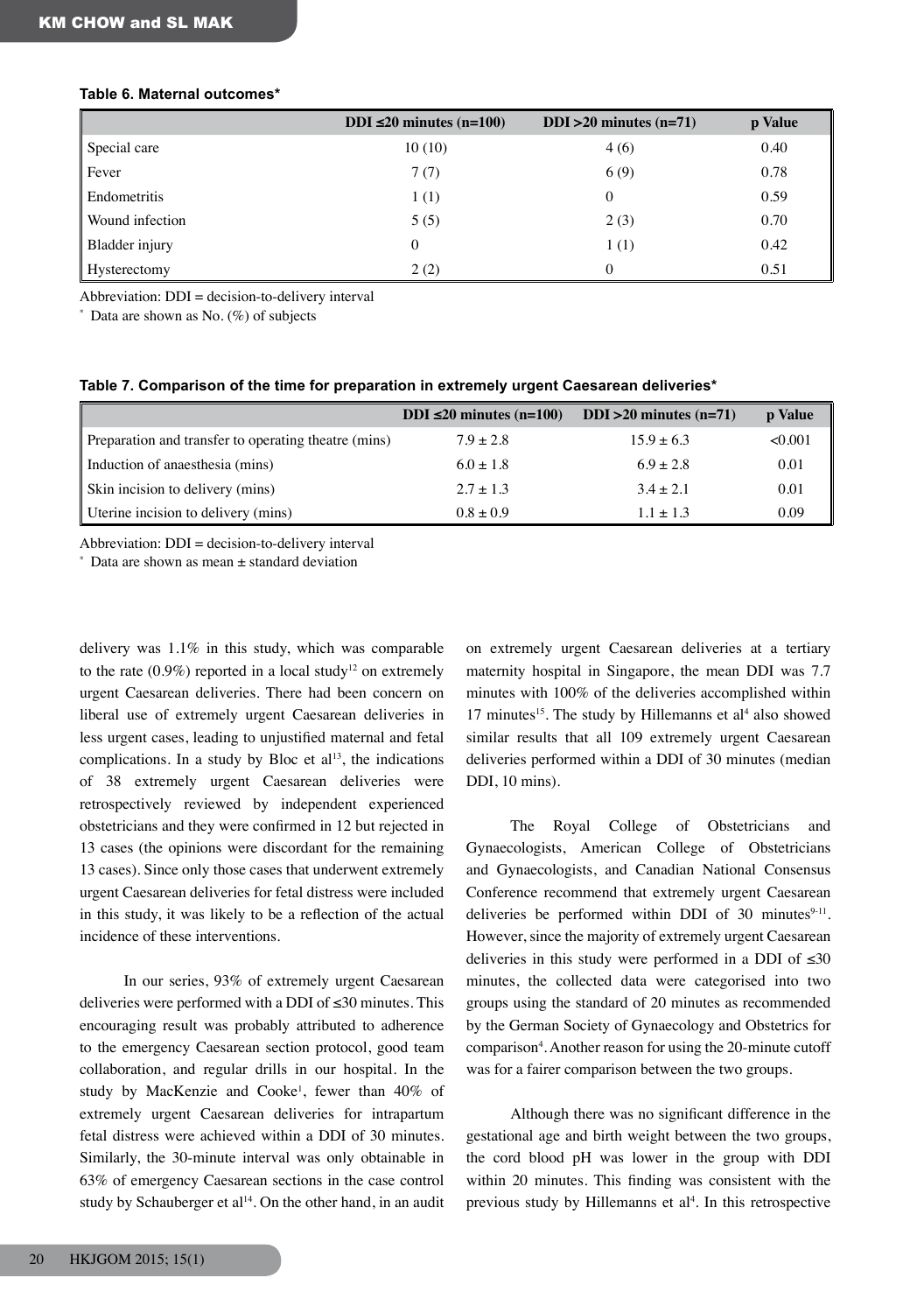study on 109 extremely urgent Caesarean deliveries, a DDI within 20 minutes was found to be associated with lower cord blood pH<sup>4</sup>. Two possible explanations might account for this paradoxical result. First, clinicians tended to perform Caesarean delivery more promptly in cases with severe fetal distress. Second, a longer DDI may allow the condition to improve spontaneously in cases with reversible causes of fetal distress (e.g. uterine hyperstimulation)<sup>16</sup>. In this study, the causes of fetal distress were unknown in the majority (81%) of cases. There were no cases of fetal distress after regional analgesia. Although extremely urgent Caesarean deliveries were performed because of persistent bradycardia after discontinuation of oxytocin in some cases, the presence of reversible elements could not be totally excluded, as recovery of the fetal heart rate might not occur before making the decision of extremely urgent Caesarean delivery. The possible adverse effects related to prolonged DDI among cases with irreversible causes might be diluted by those cases with reversible elements, leading to this paradoxical result. The fact that the bradycardia-todelivery interval was not included in the analysis might also affect the result, as fetal hypoxia does not start at the time of decision but around the time of onset of fetal bradycardia. This may give direction to further studies for evaluation.

On the other hand, a longer DDI did not seem to be associated with worse neonatal outcomes, and this finding was consistent with that in a previous study by Thomas et al<sup>17</sup>. In this national cross-sectional survey on emergency Caesarean sections, the odds for Apgar score of <7 at 5 minutes in cases with DDI <15 minutes was not significantly different from those with DDI between 16 and 75 minutes<sup>17</sup>. The odds for Apgar score of  $\lt$ 7 at 5 minutes was increased in cases with a DDI of >75 minutes, but this could not be validated in our study because no extremely urgent Caesarean deliveries were performed with a DDI beyond 75 minutes.

In our study, there was no significant difference in complications related to Caesarean section including fever, wound infection, endometritis, bladder injury, hysterectomy, and need for special postoperative care between the two groups. Our findings were consistent with those from a previous study by Hillemanns et  $al^{18}$  who suggested that extremely urgent Caesarean delivery with a shorter DDI did not have detrimental perioperative effects on the mother or neonate. In our series, 13 (8%) cases developed puerperal fever and two (1%) cases required hysterectomy. The rates were much higher than those reported in a local audit (1.1% and 0.1%, respectively) on

the complication rates of Caesarean sections (including both elective and emergency operations)<sup>19</sup>. This finding is consistent with that reported by Pallasmaa et  $al^{20}$  who opined that maternal morbidity was more frequent in crash than in emergency or elective Caesarean deliveries. Due to the fact that some complications of Caesarean sections are rare (e.g. bowel injury, hysterectomy), a larger-scale study may be able to further explore the relationship between DDI and maternal outcomes, so as to provide more evidencebased recommendations.

In the group with DDI >20 minutes, more time was required for preparation and transfer of patient to the operating theatre (mean difference, 8.0 mins), induction of anaesthesia (mean difference, 0.9 mins), as well as from skin incision to delivery of the baby (mean difference, 0.7 mins) when compared with the group with DDI within 20 minutes. In other words, the most significant contributory factor for the delay was time required for preparation and transfer of patient to the theatre. This was unexpected as the antenatal characteristics were not significantly different between the two groups. A limitation of our study was that data concerning pre-existing medical diseases were not collected. More time would be spent in optimisation of maternal condition in cases with pre-existing medical diseases.

When life-threatening fetal distress occurs, Caesarean sections should be performed swiftly, preferably within 30 minutes, but the well-being of the mother or fetus should not be compromised. In our present study, the most significant contributing factor to a delay in DDI was the time required for preparation and transfer of patients to the operating theatre (mean, 15.9 mins). Preoperative interventions can be carried out smoothly within a shorter period of time if an experienced operating team is available21. Earlier preparation in high-risk cases including blood typing and screening, fasting, control of hypertension or optimisation of maternal conditions will shorten the time required for preparation if emergency Caesarean section is needed. Epidural analgesia for pain relief can be considered so that a top-up can be offered if emergency Caesarean section is needed. Having an experienced in-house operating team has the advantage of allowing the intervention to take place within a shorter period of time $2<sup>2</sup>$ . The time required for transferring the patient to the operating theatre can be minimised if the operating theatre is located inside or within a short distance from the labour suite.

In our study, general anaesthesia was given to all cases for extremely urgent Caesarean delivery. General